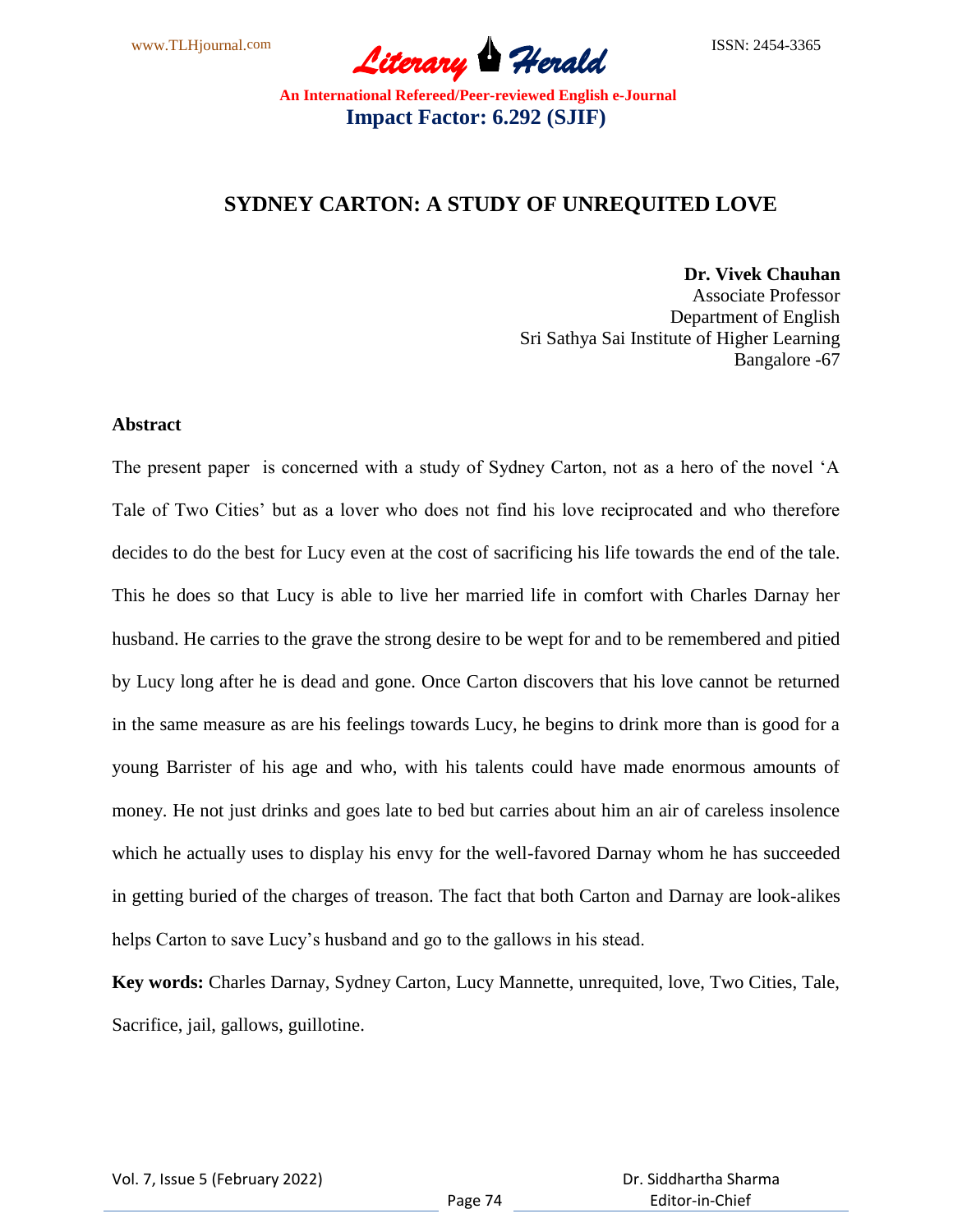

Among the plethora of works of Charles Dickens , *A Tale of Two Cities* is a unique historical romance combining the power of racy narration with the skill of potent character development.The reader, after having gone through the pages vividly illuminating French history of the time of the great revolution, is all set to discover the rare gems of personae so well defined and rounded. Sydney Carton is one of the brilliant characters to live in the pages of this great romance; and he lives to endue the book with the freshness that has lasted even to this day.The book leaves a lasting impression on sensitive natures who have already found a connect with the hero who relinquishes his very mortal garb to serve a worthy cause that he has lived for. No less a critic than Richard Grant White has these words to offer in honor of this great creation of Dickens

> Richard Grant White, a writer who has wandered over a Wide field of criticism, —from an intelligent scrutiny of the text of Shakespeare to the minutest questions springing up from the popular use or misuse of common words, —was the first critic who called attention to the singular beauty, the exceptional sublimity, of the character of Sydney Carton. After weighing his words, which at first seem exaggerated, one is impelled at last to agree with him, that Carton stands out as one of the noblest characters in the whole literature of fiction. (Dickens,1894,p.xiii)

Sydney Carton is different from all other heroes of Charles Dickens; and he certainly is not the typical hero who marries the heroine towards the end of the book and lives happily ever

Vol. 7, Issue 5 (February 2022)

Page 75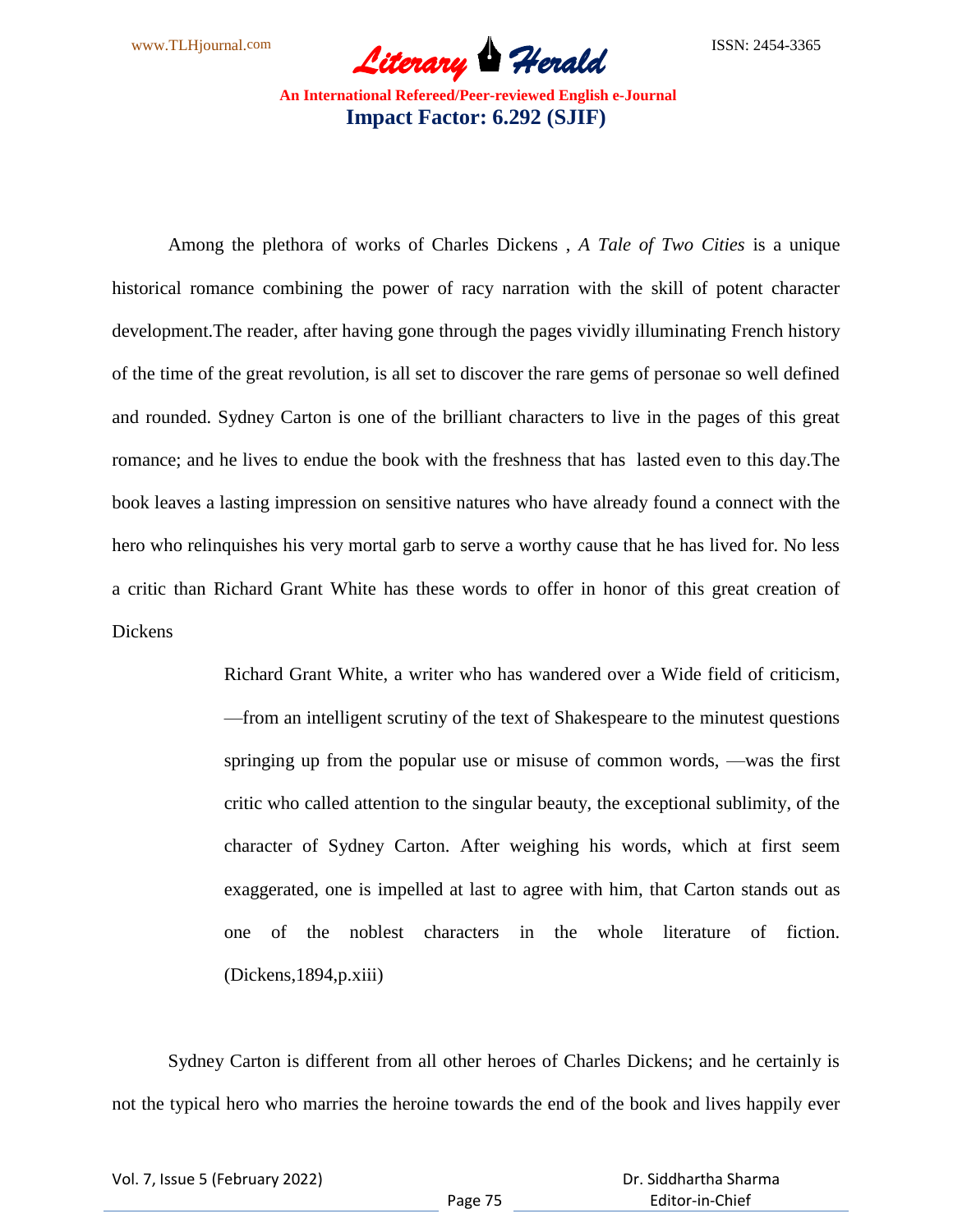after. On the other hand, he is a hero in the true sense of the word "because his work in the story is to be the deliverer and champion, who gives without receiving for himself, and makes the happy termination of the tragedy possible by his own sacrifice."(Townsend,1893,p.83)

We are introduced to Sydney Carton as a barrister lounging absentmindedly at the court, eyeing the ceiling off and on abstractedly to the neglect of the proceedings. Mr. Stryver, his voice, is vociferating in defence of Mr.Charles Darnay who has been convicted as a spy. In the meanwhile, Carton passes a slip to Stryver concerning the likeness between Darnay and Carton. When Stryver draws the attention of the court to the likeness between the two gentlemen, asking the witness if he might not have seen the person seated at the court taking him to be the prisoner; people look from one to the other and the court is thrown into confusion which ultimately results in Darnay"s acquittal for lack of strong evidence favoring his conviction. This is what Dickens has to say about the likeness of Darnay and Carton. "Allowing for my learned friend's appearance being careless and slovenly if not debauched, they were sufficiently like each other to surprise, not only the witness, but everybody present, when they were thus brought into comparison." (Dickens,1859,p.91)

The psychologist who studies the features of Carton in the seemingly absentminded attitude of the lawyer would gauge beyond what is obvious; his looking at the ceiling constantly shows he is avoiding his secret from being scanned. This seemingly awkward lawyer Carton has a lot of cunning and calculation hidden within, notwithstanding his deeply emotional nature. His love for Lucie Mannette been observers would say, love at first sight despite the fact that Darnay, handsome and dashing, is her suitor. is to be guessed in his discovery of an ingenious method of saving the object of her affections, who is obviously the handsome Charles Darnay. He knows his own worthlessness as a suitor to a beautiful girl like Lucy and therefore he takes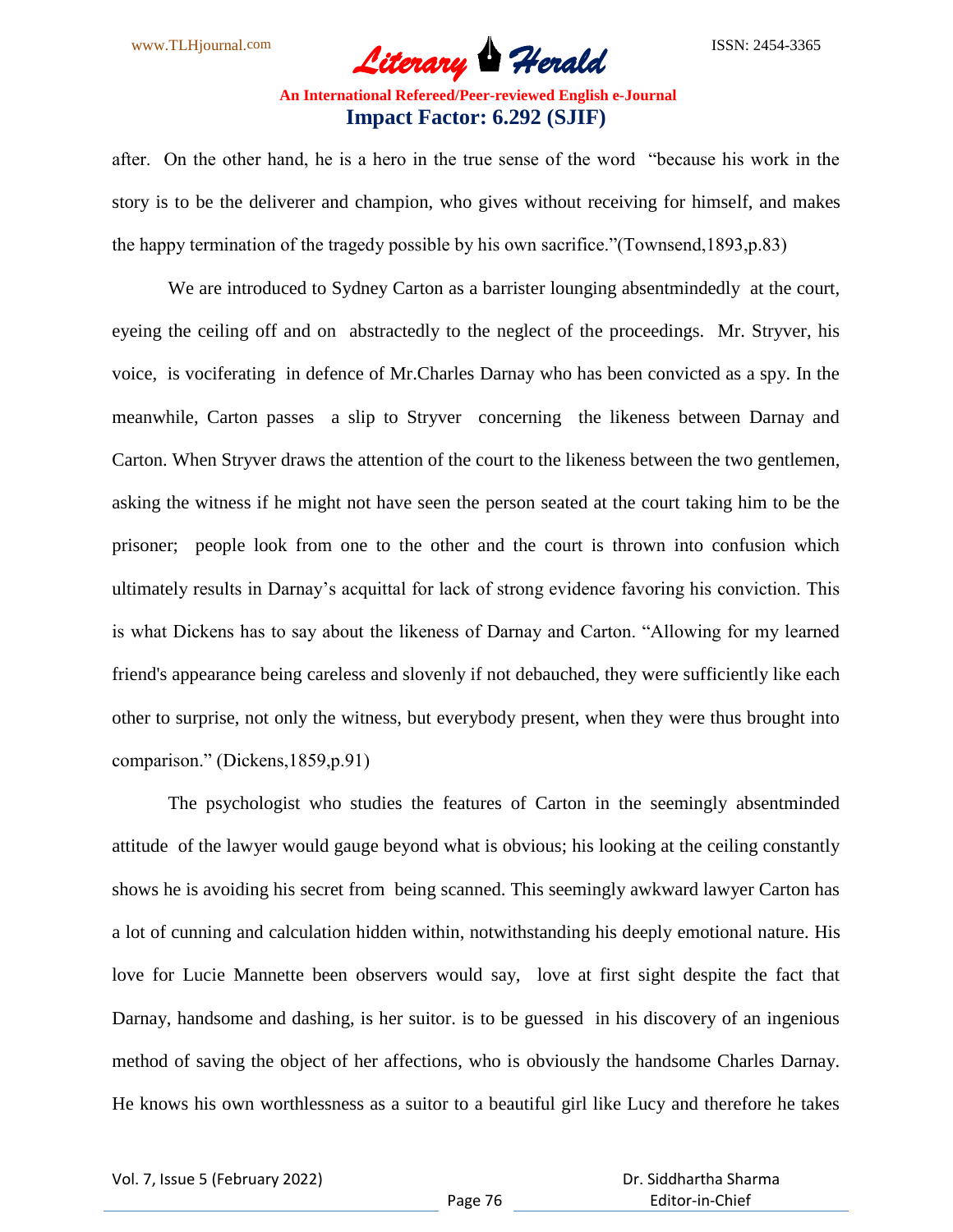

refuge in the action of saving her would-be husband; trying his level best to become at least the object of her pity if not her affection.

In Spite of the fact that the whole court was so lively on account of the excitement that the events of the day had created, this man, Carton was as still as if nothing mattered to him. He was, as if immersed in some meditative task , unmindful of his untidy appearance amidst this clamour for attention. This is what Dickens has to say: "

> this one man sat leaning back, with his torn gown half off him, his untidy wig put on just as it had happened to light on his head after its removal, his hands in his pockets, and his eyes on the ceiling as they had been all day. Something especially reckless in his demeanour, not only gave him a disreputable look, but so diminished the strong resemblance he undoubtedly bore to the prisoner (which his momentary earnestness, when they were compared together, had strengthened), that many of the lookers-on, taking note of him now, said to one another they would hardly have thought the two were so alike. (Dickens 1859,p.93)

Sydney Carton, with his dreamy and unkempt look , appeared to be heedlessly projecting an aura of dishonesty. Even a casual observer like Jerry Cruncher commented on Carton observing that a person like him could hardly get any work to do. Though people were under a strong impression of Carton"s obvious neglect of the case and the environs of the court; but this clever man Carton, had been observing much more than all the gentry assembled in the court conceive of . When he observed that the young Lady Lucie was disturbed and had put her head on her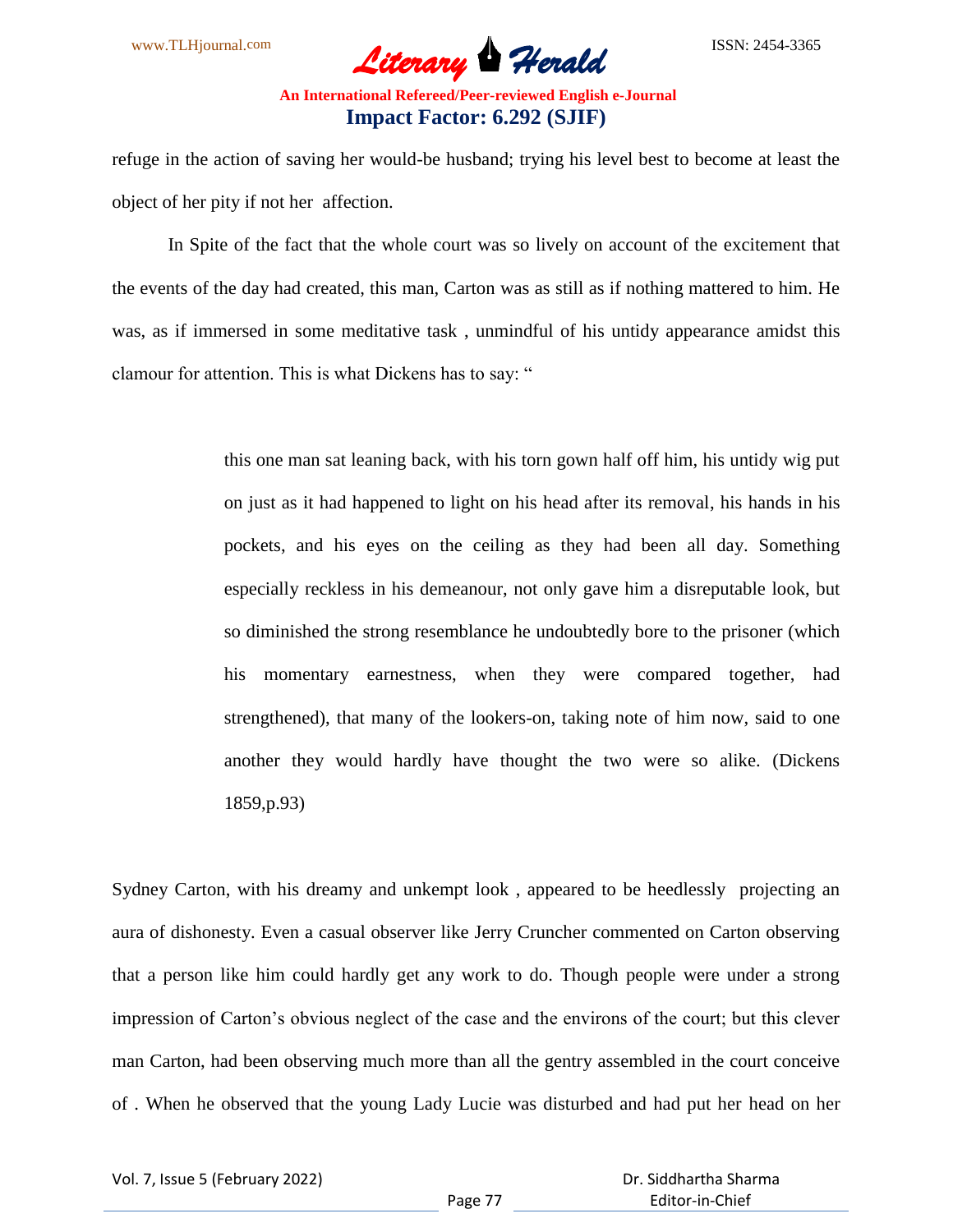father's chest, he called the attention of the individual in charge of looking after the state of things in the court. He said, quite audibly, "Officer! look at that young lady. Help the gentleman to take her out. Don't you see she will fall!" (Dickens,1859,p.94)

 There was a lot of sympathy that went the rounds when Lucie Mannette was being taken out of the court; and the spring of affection for Lucie that flowed in the blood of Carton could not find any outlet and so this man appeared more curious to know the state in which she was outside the court.Carton could not hold himself back any longer and he walked to where Mr.Jarvis Lorry was and enquired of the gentleman the state in which Lucie was. On enquiry Jarvis Lorry informed him that since Lucie was greatly distressed her father was comforting her to bring her to her normal self.

Carton took this opportunity of gaining favour in the eyes of Charles Darnay and so he told Lorry that it would not be respectable on the part of Mr.Jarvis Lorry, an honourable banker, to inform the prisoner in public of the state in which Lucie was. Instead, he, Carton, would take that office upon himself and convey to Darnay the state of affairs with Lucie. Carton, inch by inch, wanted to gain a sound ground on which to tread to gain the attention, if not the affection of the one whom he had started to adore passionately in his heart of hearts.

Carton approaches Darnay and addressing him asks him to quell all anxiety regarding the well being of Miss Mannette assuring him that the worst of her agitation was over. Darnay replies that he felt sorry to have been the cause of her anguish and requests Carton to inform her that he was acutely distressed on her account. Carton replies in a careless and almost in an insolent manner that he would do it if Darnay asks him to. Though Carton has saved the life of Darnay,he wishes to conceal the fact from his rival; frightening him with what might have been if the case had gone against him. Carton is a puzzle to most people and most are not even aware

Vol. 7, Issue 5 (February 2022)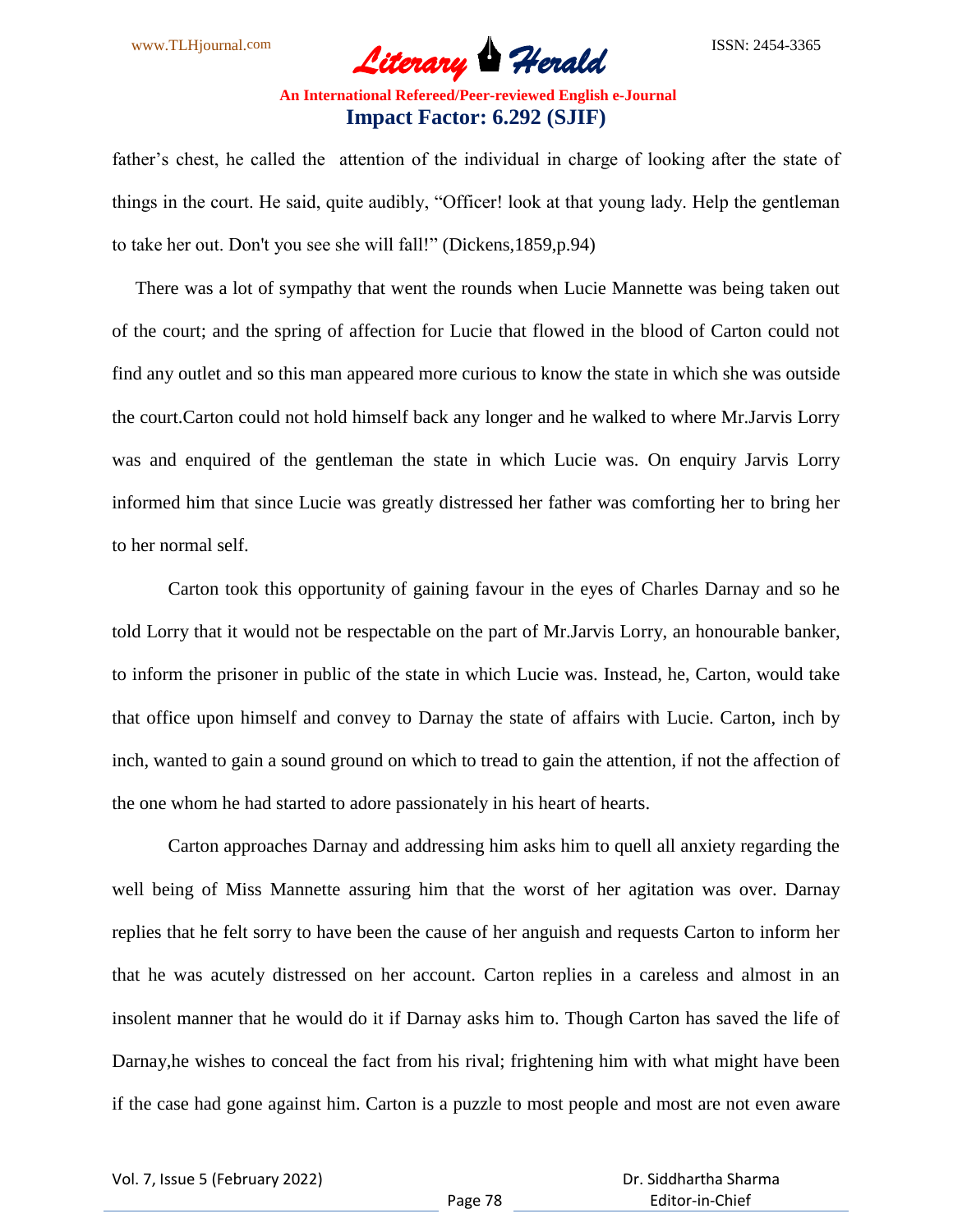

of the fact that Carton was the individual who was instrumental in the rescue of Darnay from the jaws of death. Carton always desires to keep men in dark about his engagements and therefore when Jarvis Lorry confronts him and wants to know what Carton's role is in all that is related to Darnay, Carton dodges him and talks besides the point in order to keep him in confusion.

Carton had been drinking more than what was good for him and in this state of intoxication he laughed and turned to address Darnay saying, "This is a strange chance that throws you and me together. This must be a strange night to you, standing alone here with your counterpart on these street stones?" (Dickens,1859,p.101)

 Darnay is unable to give credence to the fact of his having received a new life after his providential escape from the hangman"s noose. Carton acquiesces and displays concerns about Darnay's fatigued manner and consequently invites him to dine at a tavern where he had regaled himself while the case had been in progress.

Noteworthy is the term "numskulls" (Dickens,1859,p.101) Carton employs for the lawyers engaged in arguing the case involving Charles Darnay; and it speaks volumes for his sense of superiority over them;and intellectually, at least, he considers himself more accomplished than them.

Conversing in the state of intoxication, Carton guides Darnay to his oft-frequented tavern with the twin purpose of dinner for his rival and a bottle or two of his choicest drink for himself. Soon they are observed in a little room at the tavern; Darnay consuming a plain supper with a glass of wine; and Carton with his insolence, seated opposite with a bottle of port wine and a glass on the table.

For want of a better subject, Carton, while drinking, casually asks Darnay if he has

Vol. 7, Issue 5 (February 2022)

Page 79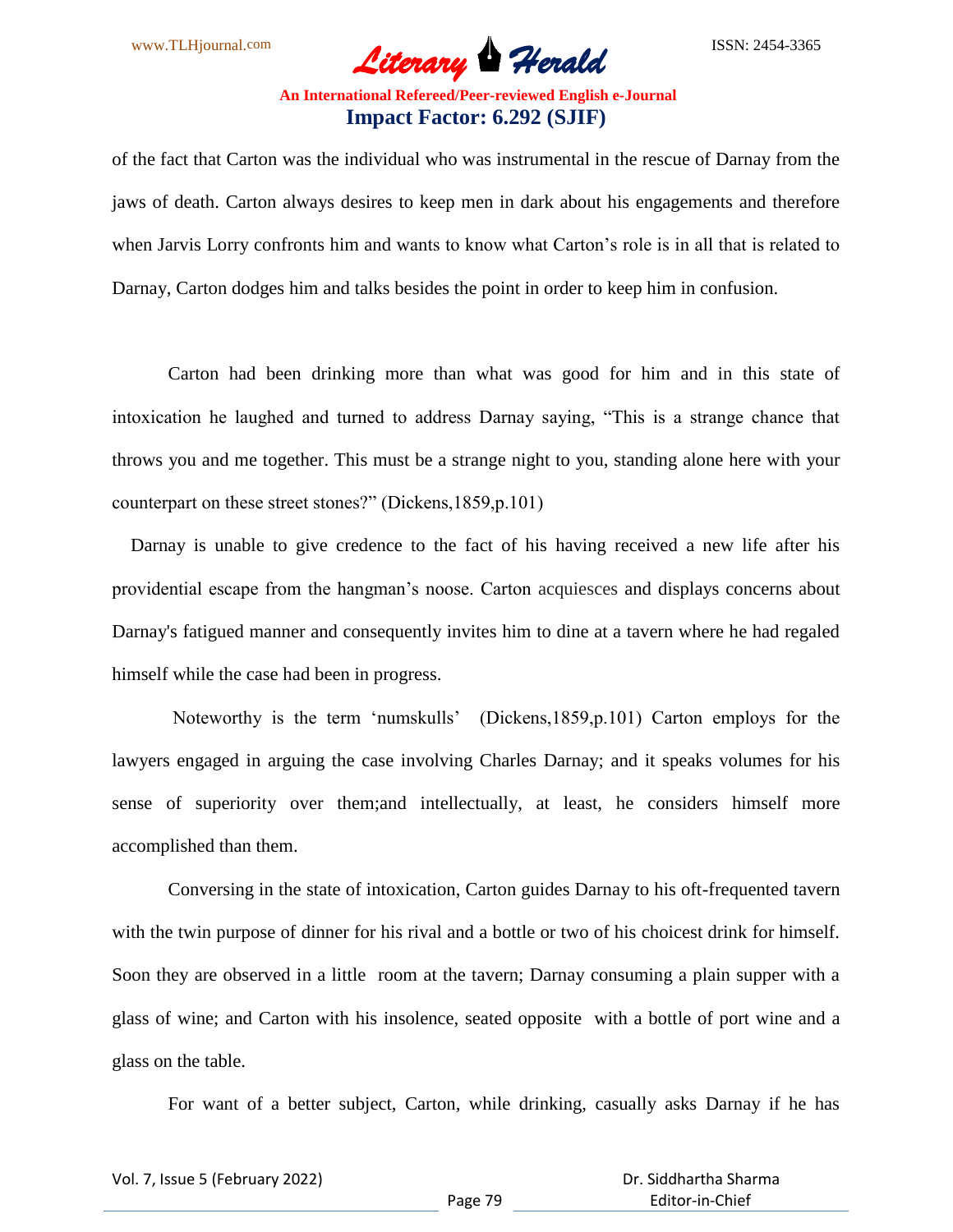

regained his mental equipoise and the usual grasp of time and place. The next expression of Carton , "It must be an immense satisfaction!" (Dickens,1899,p.101) is quite suggestive of the envy he has had for Darnay since he first saw him with Lucie. And the expression "said it bitterly" (Dickens,1899) used for him subsequently shows how cut up he feels in the reunion of the two that is soon to take place.

Carton"s greatest desire is to forget that he belongs to this earth and therefore takes recourse to "wine like this" (Dickens,1859,p.101) And therefore, he observes to Darnay, they both are not much alike; particularly in their attitude towards life which appears to differ greatly. Both confused and dreamy on account of the occurences of the day, Darnay was at a complete loss to answer the awkward ideas that Carton was throwing out at him; and further Darnay did not like Carton on account of his uncouth demeanor in general.

Darnay's dinner being over, Carton requested him to call a health and give a toast. When questioned by Darnay about what health and what toast, Carton says that the name is already there on his lips and thus the two of them drink a toast to the health of Miss Lucie Mannette. Carton eyes Darnay as he drinks his toast and subsequently he flings his glass over his shoulder to the effect that the glass hits the wall and shivers to pieces.Carton then asks the waiter to bring another glass.What made Carton violently pitch the glass across to the wall ? Was he angry? The obvious answer is no; and to understand Carton"s position we are already aware that he has been drinking more than what is good for him and now when he observes that Darnay and Lucie are to meet again, the fire of envy starts to rage within and the outcome is the violent act of breaking the glass. Now Carton brings in a direct reference to Lucie in the form of the expression "a fair young lady to hand to a coach in the dark" and "a fair young lady to be pitied by and wept for by"(Dickens,1894,p.80) Darnay does not answer to this sensitive issue and wishes to peacefully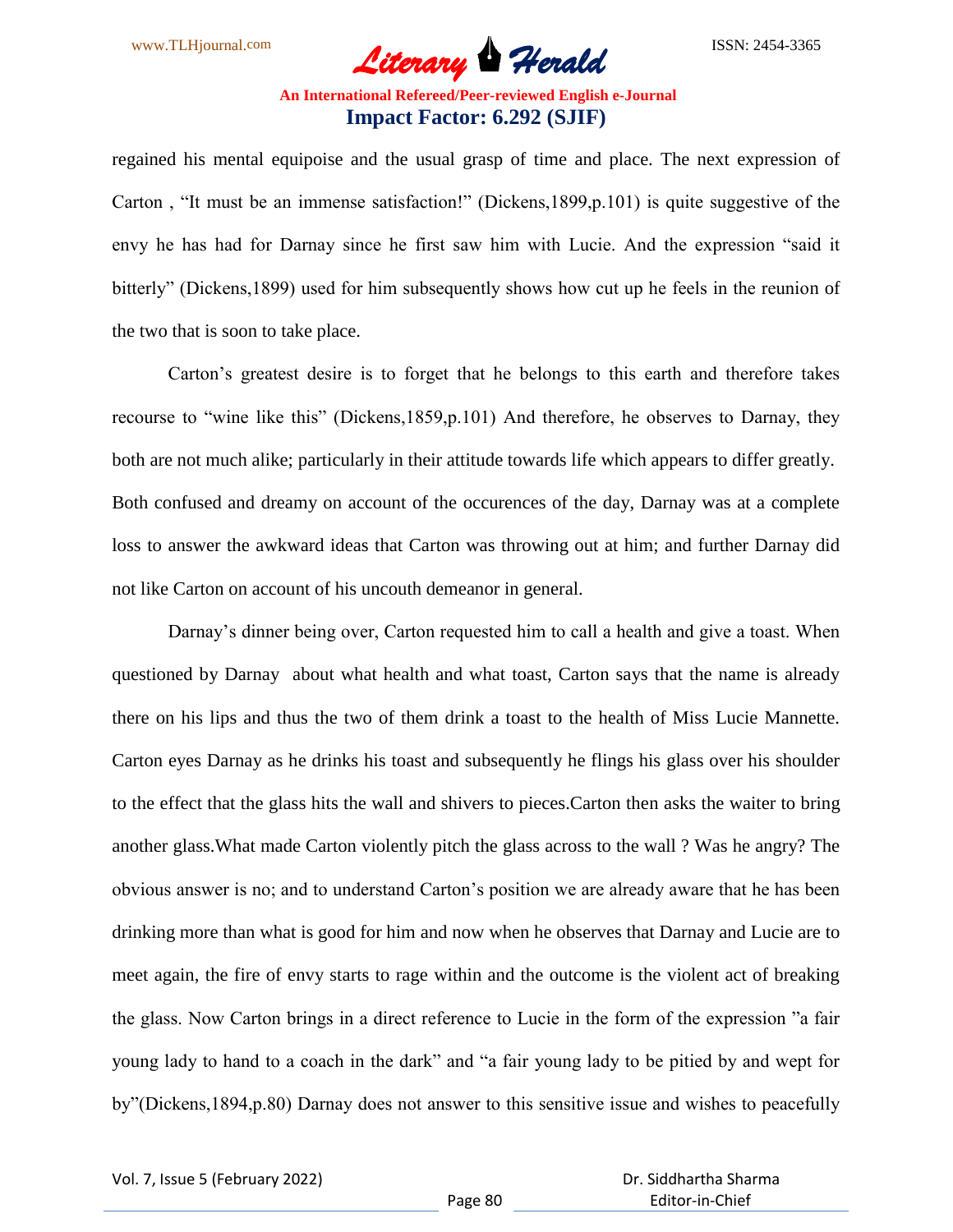

end the meeting with this disagreeable companion. When Carton tells Darnay that Lucie was very pleased to have received his message Darnay realises that he has to thank Carton for the help which he does. Carton, on the other hand, carelessly rejoins that he did not desire thanks and that he himself did not know why he did such an act.

Carton"s tipsiness gets the better of him; and he questions Darnay whether he thinks that Carton likes him? Darnay replies that Carton"s actions till then have been in affirmation of his amiability. Carton, on the other hand, makes it clear that he does not like Mr. Darnay. Darnay does not wish to create any further unpleasantness and he wants to part on good terms with Carton; and, therefore paying the waiter the bill, he plans to depart. Carton meanwhile has ordered another bottle of wine and asked the waiter to wake him up at ten. Darnay wishes him goodnight; and Carton rises with a threat of defiance and asks Darnay if he thinks that Carton is drunk. When Darnay replies in the affirmative, Carton further justifies his intemperance with a profound but sad utterance,"I am a disappointed drudge, sir. I care for no man on earth, and no man on earth cares for me."(Dickens,1859,p.103)

When Carton was left to his own meditations, he stood before a glass; and surveying himself closely asked if he liked the face of Darnay. He imagined the consequence of changing places with Darnay to enjoy being looked at by the blue eyes of Lucie and to be pitied by the beautiful face; and it gave him great satisfaction to believe that he actually hated Darnay. Resorting to his wine for consolation, Carton fell asleep laying his head across the table with the candle dripping down upon him.

Sydney Carton was ever drawn towards Lucie as a piece of iron is drawn towards a magnet. " It was by no means a strange thing that Sydney Carton had also come under her spell,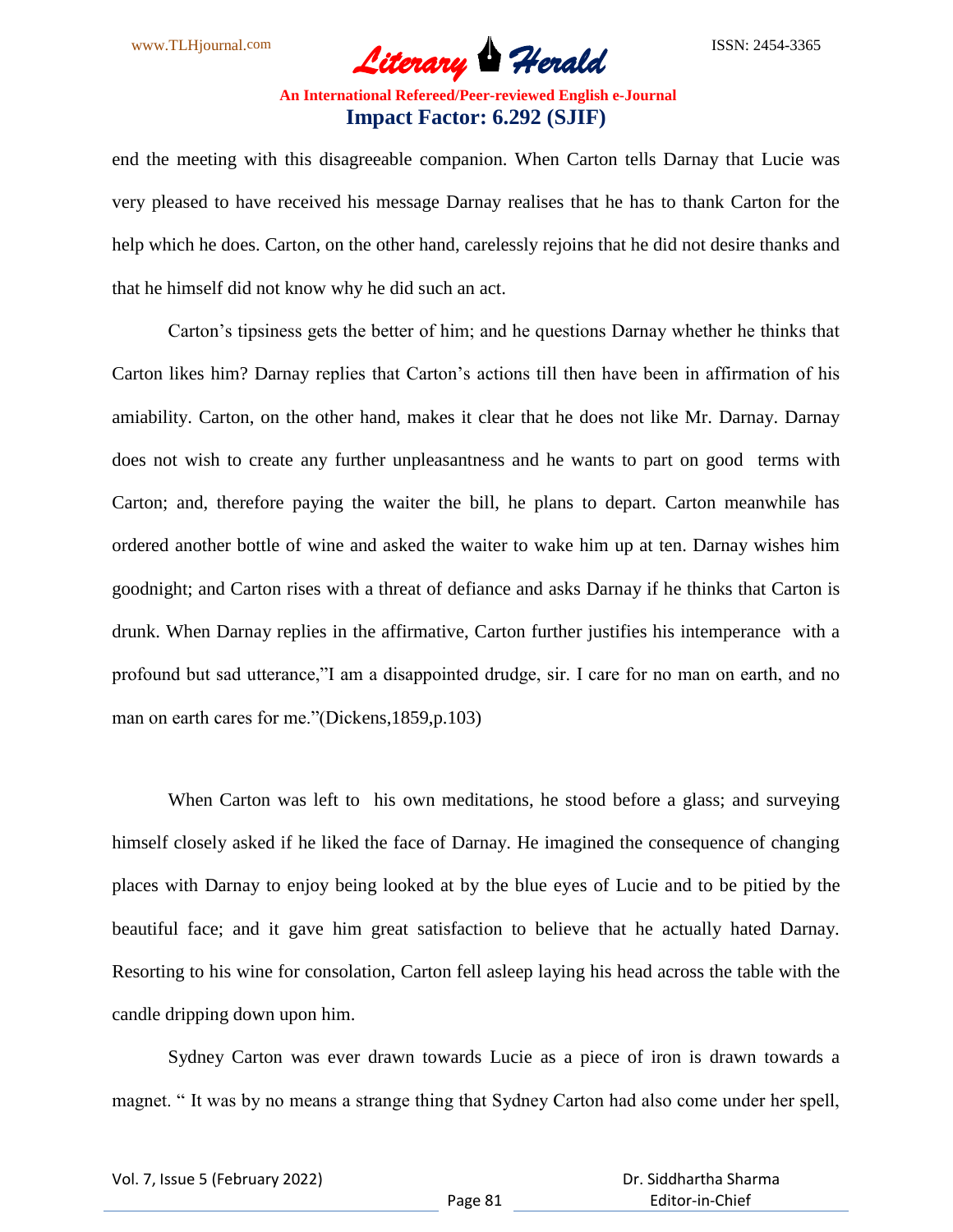and although he professed the most elaborate indifference, nevertheless he was obliged to confess to himself the sweetness of her charm." (Pillsbury,1914,p.231)

We now shift our focus to the house of Dr.Manette where we find Darnay on a visit to Miss.Manette and Carton also seem to be there. All of them, including Dr.Manette are seated in the drawing room.It has been a hot sultry day and dark clouds seem to be threatening a thunderstorm which appears to be approaching fast. Carton is standing close to the window ;and soon the wind blows about the white curtains that are whirled towards the ceiling.Great footsteps are heard rushing through the streets, finding shelter before the storm broke in all its fury. Sounds of feet rushing towards them seem to be increasing in intensity. Lucie says she is ready to receive the crowd coming into her life ; and Carton says he will take upon himself the whole crowd coming towards them. In another instant, a flash of lightning illuminates the place throwing Carton into a clear silhouette. Soon it starts to pour down torrentially and the voice of Carton is drowned in the sound of the crashing rain. This scene is symbolic of the great sacrifice that Carton makes towards the close of the great narrative.

Stryver, Carton"s colleague at the bar, one day opens his mind to Carton to have the secret out of him;and he rebukes Carton for hanging around the house of Dr.Manette and loitering about the streets for no reason. He says, "I'll have this out with you. You've been at Doctor Manette's house as much as I have, or more than I have. Why, I have been ashamed of your moroseness there! Your manners have been of that silent and sullen and hangdog kind, that, upon my life and soul, I have been ashamed of you, Sydney!"

The moroseness that Stryver talks about is the sadness of a lover whose love is unrequited. The restlessness of Carton compels him to roam the streets with no care for his reputation or for his poor health that is sapped everyday through the effect of large quantities of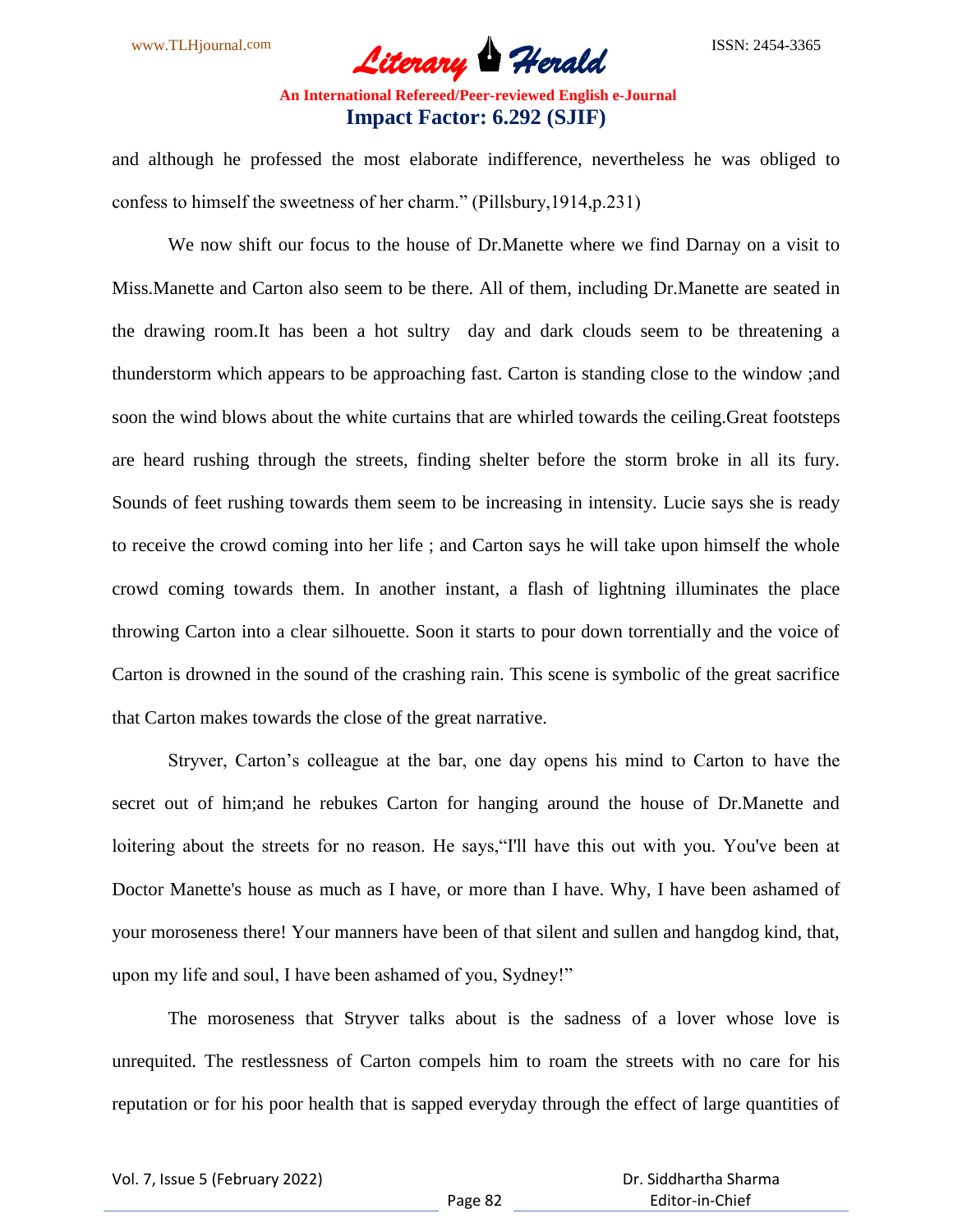

liquor that flows down his throat. The fact that Carton was love-struck is clearly stated by Dickens in the following statement: "If Sydney Carton ever shone anywhere, he certainly never shone in the house of Doctor Manette."

Carton had often been a morose lounger at his house; but when he cared to talk he spoke very well. The darkness of caring for nothing overshadowed him to such an extent that it never allowed the light within him to shine forth.At the same time, when he was near the home of Lucie Manette, he did care for the streets around her house and he worshipped the stones that paved those lucky streets that were always near her house. It is during one of his restless moods that he makes his way to the house of Dr.Manette, with a keen desire to express his heart to Miss Lucie.

He was shown upstairs and when he entered he found Lucie at work. The scene that followed is best expressed in the words of Dickens, the master craftsman, who tells the tale of a lover and we are compelled to read and cry. Let us read what Dickens has to say about Carton, the best of lovers who loses all, having lost Lucie:

> She had never been quite at her ease with him, and received him with some little embarrassment as he seated himself near her table. But, looking up at his face in the interchange of the first few common-places, she observed a change in it.

"I fear you are not well, Mr. Carton!"

"No. But the life I lead, Miss Manette, is not conducive to health. What is to be expected of, or by, such profligates?"

"Is it not—forgive me; I have begun the question on my lips—a pity to

| Vol. 7, Issue 5 (February 2022) |  |  |
|---------------------------------|--|--|
|---------------------------------|--|--|

 Dr. Siddhartha Sharma Editor-in-Chief

Page 83